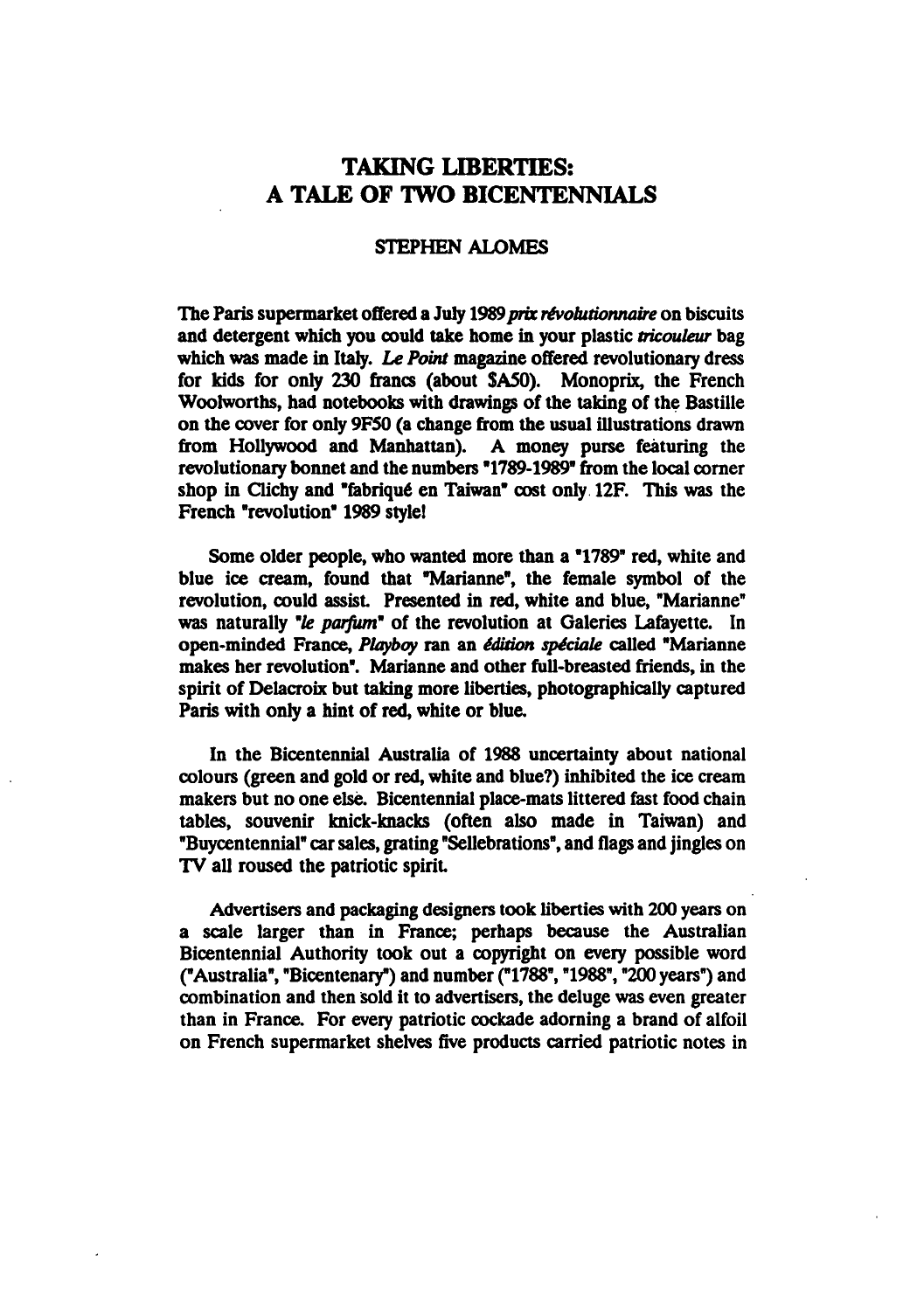Australia; consumer patriotism covered the whole range from breakfast cereals to toilet paper.

Though the advertisers and those entrepreneurs of celebration, the politicians, stole two bicentennials, it could have been different. In the new world young Australia might have asked more of its history, as Australian Aboriginals did when looking back over their 40,000 years. In old world France, patriotism and earnestness might have meant even greater awareness of the history of "liberté, égalité, fraternité"; local libraries tried with special displays, but their hours are often short and French kids prefer the *vidéothèque*. "Bread", in all its modern variations that Coles New World or Ed, I'Epicier have to offer, and "circuses" for politicians and people have been more important

The two great performances of the Australian celebration were a New Year's Eve telecast linking far parts of Australia by satellite to Sydney TV studio with a cast of star anchorpersons (a rather tired Clive James was imported for the occasion) and the great Australia Day (26 January) aquatic celebrations on Sydney Harbour.

If the first was a technological feat, the second provided a wonderful natural and human spectacle: of thousands of craft on the water, despite the Coke flag on the "First Fleet" re-enactment's leading ship and the obligatory stand of local politicians and English royals.

It was also a symbolic spectacle. On the land, mostly hidden from the cameras, aboriginal and white protesters opposed this celebration of an invasion. In France, all agreed to forget about the two forms of invasion which characterise recent French history, the three invasions of France in the last hundred and twenty years and the more "glorious" invasions which formed part of French imperialism.

If around Australia critics lamented that the Bicentennial was mainly a Sydney thing, in France Parisian domination was simply accepted as natural. In both cities, the politicians knew that, above all, it was their occasion. In Sydney, Labor premier Barry Unsworth bet his government's re-election on following the gala, but lost.

In Paris, President Mitterrand's 14 July *méga-spectacle* was upstaged by his Gaullist opponent Jacques Chirac, the Mayor of Paris. Despite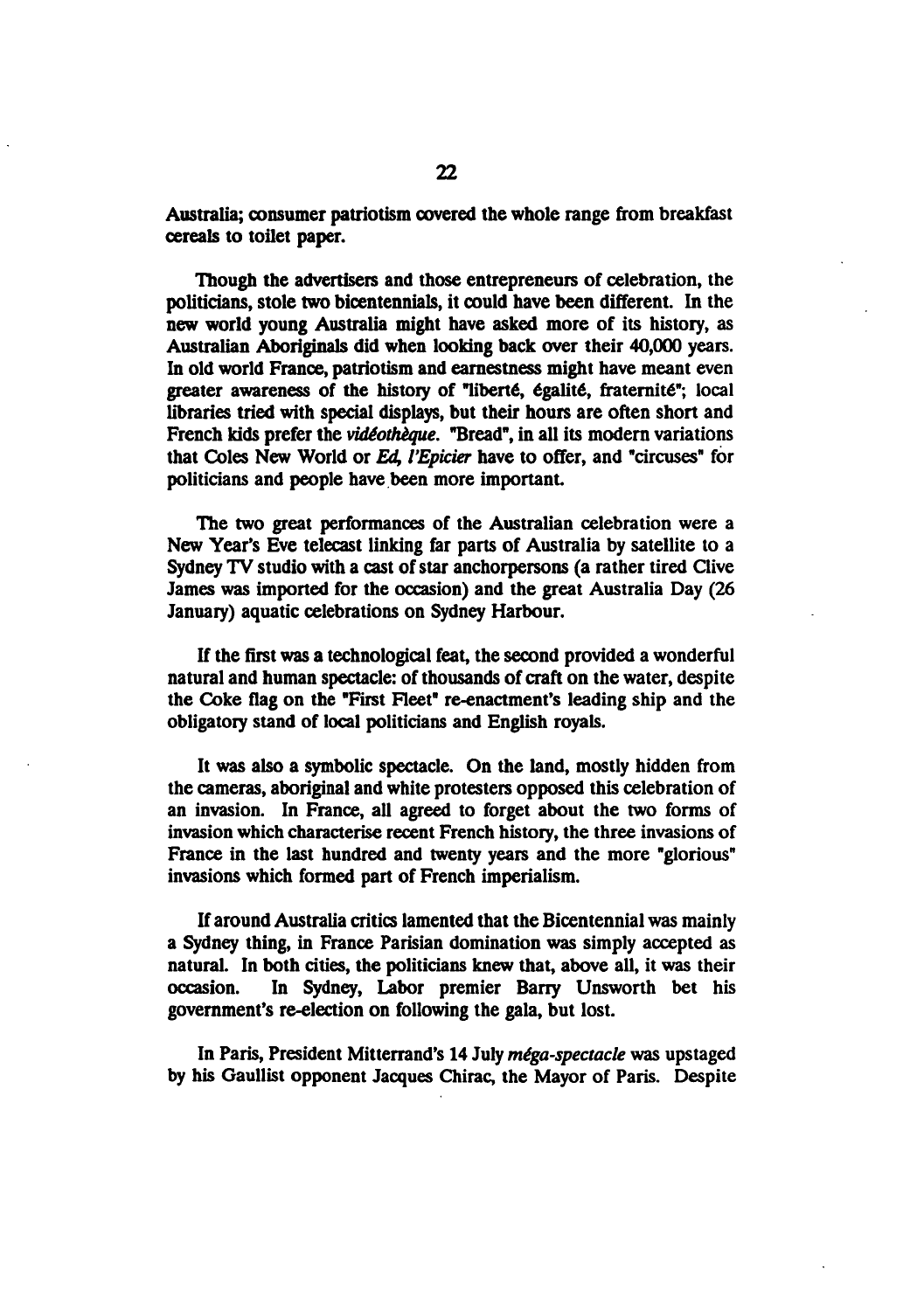a festive armistice Chirac suddenly announced massive celebrations of the 100 years of the Eiffel Tower (including fireworks, perhaps left over from that night on Sydney Harbour) in June. An illuminated and lighted tower, with "100 ans" in large letters and a tightrope walker who crossed the Seine to the tower (he hadn't tried Sydney Harbour!) stood tall for Chirac, for Parism and for Gaullism.

On 14 July as Parisians fled the city two weeks earlier than usual and tourists flooded in, it was Mitterrand's show. The garden party for heads of state, the commemoration of the Declaration of the Rights of Man and the official opening of the new Opera in the Place de la Bastille were all part of Mitterrand's plan to make France the cultural, and therefore the spiritual, capital of Europe or perhaps even the centre of the world. This was not a vision shared by Margaret Thatcher, who had no time for either the French (of for other "Continentals") or for "liberty", except the liberty of capital; she made a gift a Charles Dickens' A Tale of Two Cities, with its emphasis on the guillotine.

The highlight of Mitterrand's show was a grand night parade, a gigantesque jamboree of the music and dance of the world, a grand parade along the Champs Elysées of 6,000 performers watched by 450 million televiewers. Le petit roi, the king, of this theatrical revolution was Jean-Paul Goude, a 48 year old advertising creator who had previously sung the praises of Club Med, Kodak and Lee Cooper. In 1989 he was most famous as the creator of the "Oh Oh Orangina" soft drink ad which became not only a cult but an erotic dance.

The traditional military parade earlier in the day might have made General de Gaulle rise in pride from his grave, but the dance spectacle might have disturbed his rest in other ways. Although the American opera singer Jessye Norman, singing La Marseillaise in a tricouleur kaftan, echoed the part of the opera singer Mile Aubry during the Revolution, the Florida Marching Band, Chinese bicycle riders, acrobats and African dancers were revolutionary indeed. The only problem was, as Australians who saw the SBS TV coverage realised, the cameras picked up more dark than light and not much sound.

Son et lumière can be fun, but 1988 and 1989 also demonstrated politicians' love of longer lasting monuments, of grands projets. In France, which had once erected great monuments in celebration of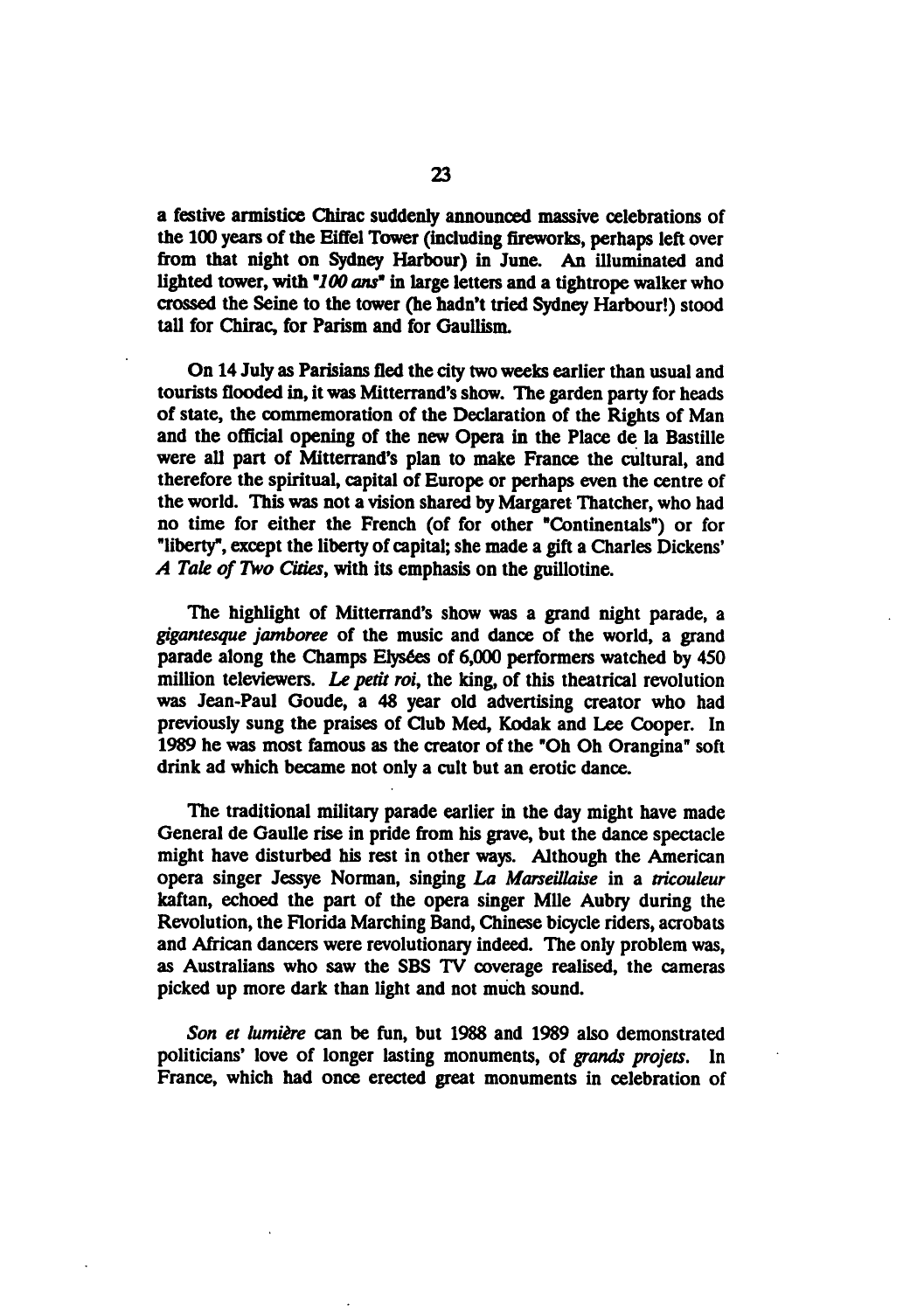military victories, such as the Arc de Triomphe, the emphasis fell on the symbolic as well as the useful: la grande arche at La Défense as well as the new Opera, the glass entry pyramid to the Louvre as well as the repainting with gold of the dome of the Invalides. In Australia, the Darling Harbour waterfront redevelopment, plans for a tunnel under the harbour and the grey stone exteriors of the new Parliament House reflected an only fractionally more practical bent. And neither the pyramid nor Darling Harbour could keep out the oppressive summer heat In both countries massive projects expressed confidence despite national economic problems; for politicians, as once for emperors, great buildings could encourage popular delusions in difficult times. And the critics, whose predecessors had been repelled by the "ugly iron" of the Eiffel Tower, lamented the rectangular ugliness of the grand arch and condemned the concrete bunker which had replaced Capital Hill in Canberra, and its Italianate Hollywood entrance hall.

Unlike 1889 when Paris had the world exposition it was left to Brisbane in 1988 to "show the world" (although Expo 88 was more "world-famous" in Brisbane than anywhere further north) while the French, who encouraged the celebration of something French around the world, had no travelling exhibition to take the spirit to the provinces.

It was on the smaller scale, of souvenirs and tourists, of Bicentennial 88 and 89 logos and revolutionary postcards and beer mats, however, that the bicentennials won their followers and their sales.

Why did more serious matters get drowned in the flood of celebratory trivia? In Australia some politicians and social critics sought a treaty between white and Aboriginal Australians while in France Mitterrand placed some emphasis on the Declaration of the Rights of Man. But neither justice nor liberty seemed to stick. To most advertisers it meant consumption. Renault 19s were advertised with the slogan "Vive la Liberté" while the German General Motors Opel, the Corsa, was also called "Liberty". To rock entrepreneurs it meant the 24 June "Liberty Show" with Dylan and INSX, Stevie Wonder and Rod Stewart. In fashion, the magazine Marie-Claire discovered "Liberté, fluidité, légérité<sup>®</sup> as one of this year's styles while the catalogue discount store La Redoute was confident that its mail order selling offered Liberté, Simplicité, Tranquillité.